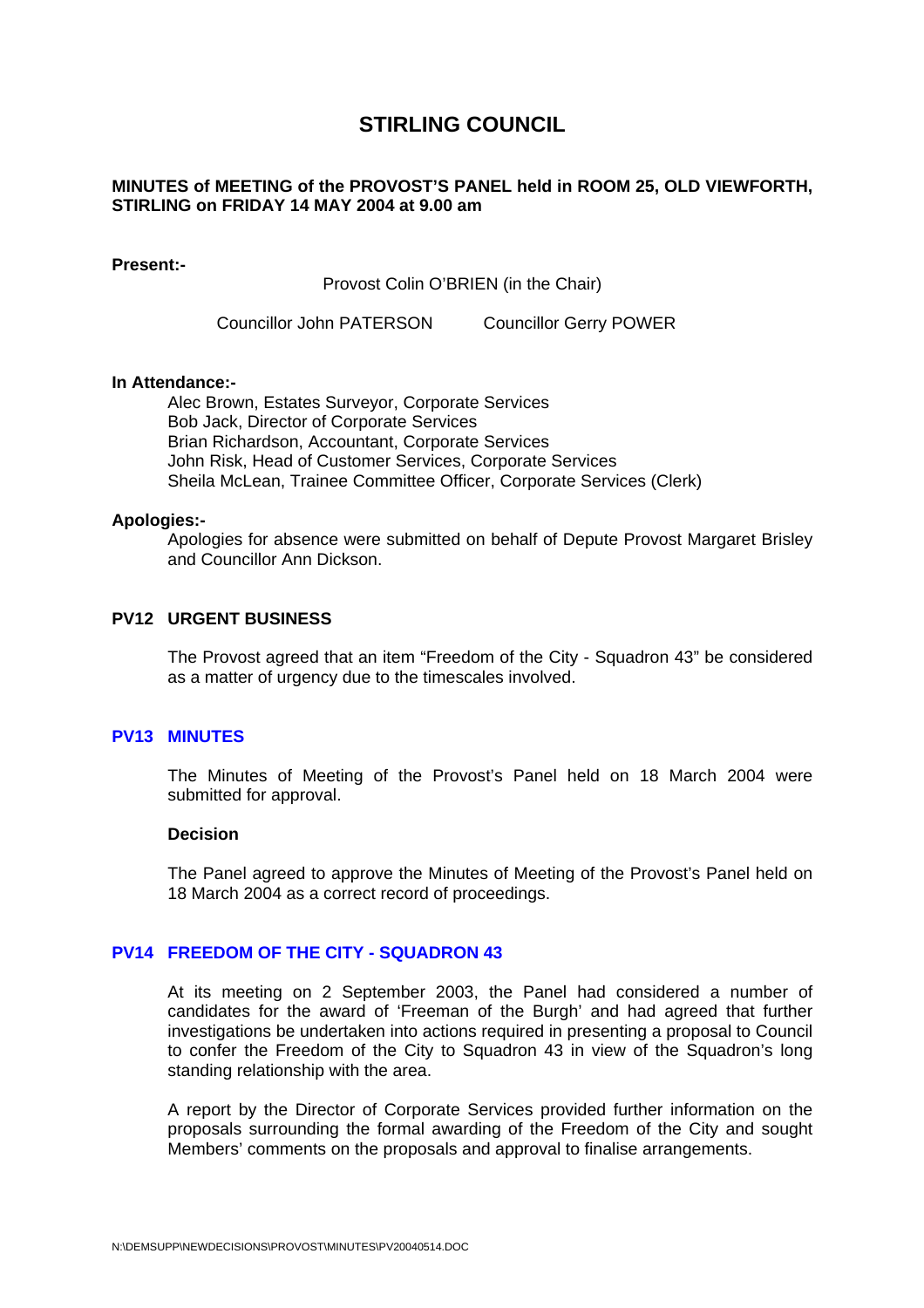It was suggested that a special meeting of Stirling Council be held on 21 August 2004 to approve the necessary resolution granting Freedom of the City to RAF Squadron 43, followed by a number of celebratory events.

Although the final costs of the events would depend on the nature of the activities agreed upon, it was likely that costs would be in the region of £1,000 to £3,000.

#### **Decision**

The Panel agreed:-

- (1) to recommend to a Special Meeting of Stirling Council to be convened on 21 August 2004 that a resolution to confer 'Freedom of the City' status on RAF Squadron 43 be approved;
- (2) to authorise officers to take such further action as was necessary to finalise arrangements for the Special Meeting of Stirling Council and the complimentary arrangements for the associated celebrations.

(Reference:- Report by Director of Corporate Services of 12 May 2004, tabled).

# **[PV15 CITIZENSHIP CEREMONIES](#page-0-0)**

A report by the Director of Corporate Services advised the Panel of the requirement for adults applying for British nationality to attend a ceremony and make a citizenship oath and pledge in the presence of a District Registrar, with effect from 1 January 2004. It was estimated that around 30 applications for citizenship might be received in the Stirling Council area each year.

On 12 February 2004, the Community Committee had agreed that the Provost or Depute Provost attend each ceremony and had delegated the task of agreeing a detailed format for the ceremonies to the Director of Corporate Services in consultation with the Provost, Depute Provost and, where possible, the Provost's Panel, following receipt of Home Office Guidance on 4 March 2004.

The Civic Meeting had subsequently agreed the Council's approach in holding the ceremonies and full details were provided in the submitted report. Dates for the ceremonies had been set in May, August, November and February and a progress report would be submitted to the Community Committee after two ceremonies had taken place.

#### **Decision**

The Panel agreed the approach to be taken by Stirling Council to Citizenship Ceremonies to welcome immigrants to the area as UK citizens, as detailed in the submitted report by the Director of Corporate Services.

(Reference: Report by Director of Corporate Services, undated, submitted).